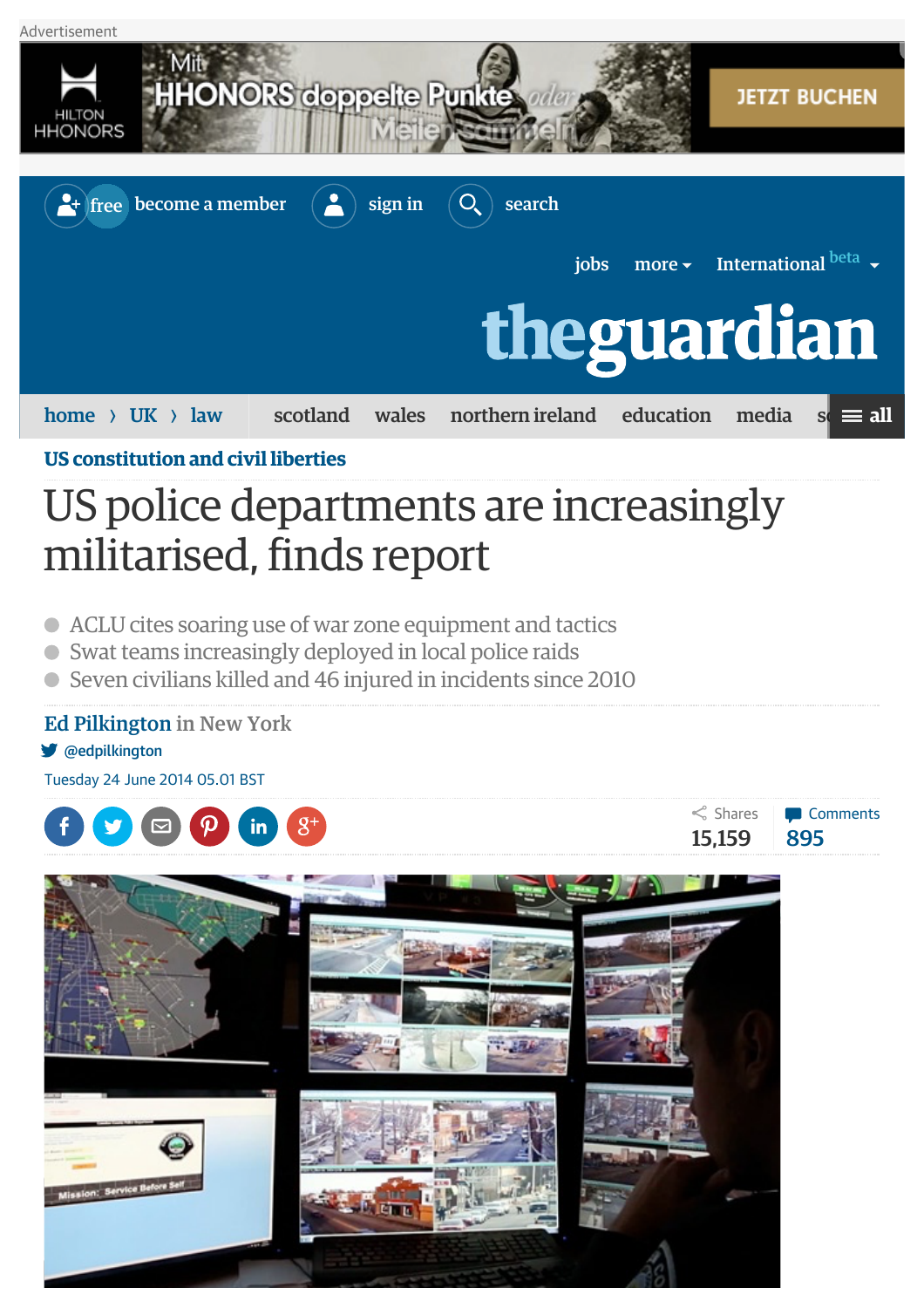**[Link to video: Minority Report meets the Wire: how New Jersey police use military](http://www.theguardian.com/world/video/2014/jun/13/new-jersey-police-crime-video)** technology to fight crime – video

At 3am on 28 May, Alecia Phonesavanh was asleep in the room she was temporarily occupying together with her husband and four children in the small town of Cornelia, [Georgia.](http://www.theguardian.com/us-news/state-of-georgia) Her baby, 18-month-old Bou Bou, was sleeping peacefully in his cot.

Suddenly there was a loud bang and several strangers dressed in black burst into the room. A blinding flash burst out with a deafening roar from the direction of the cot. Amid the confusion, Phonesavanh could see her husband pinned down and handcuffed under one of the men in black, and while her son was being held by another. Everyone was yelling, screaming, crying. "I kept asking the officers to let me have my baby, but they said shut up and sit down," she said.

As the pandemonium died down, it became

clear that the strangers in black were a Swat team of police officers from the local Habersham County force – they had raided the house on the incorrect assumption that occupants were involved in drugs. It also became clear to Phonesavanh that something had happened to Bou Bou and that the officers had taken him away.

"They told me that they had taken my baby to the hospital. They said he was fine he had only lost a tooth, but they wanted him in for observation," Phonesavanh said.

## The Counted: people killed by police in the United States in 2015 – interactive

The Guardian is counting the people killed by US law enforcement agencies this year. Read their stories and contribute to our ongoing, crowdsourced project

When she got to the hospital she was horrified by what she saw. Bou Bou was in a medicallyinduced coma in the intensive care unit of Brady Memorial hospital. "His face was blown open. He had a hole in his chest that left his rib-cage visible."

The Swat team that burst into the Phonesavanh's room looking for a drug dealer had deployed a tactic commonly used by the [US military](http://www.theguardian.com/us-news/us-military) in warzones, and increasingly by domestic police forces across the US. They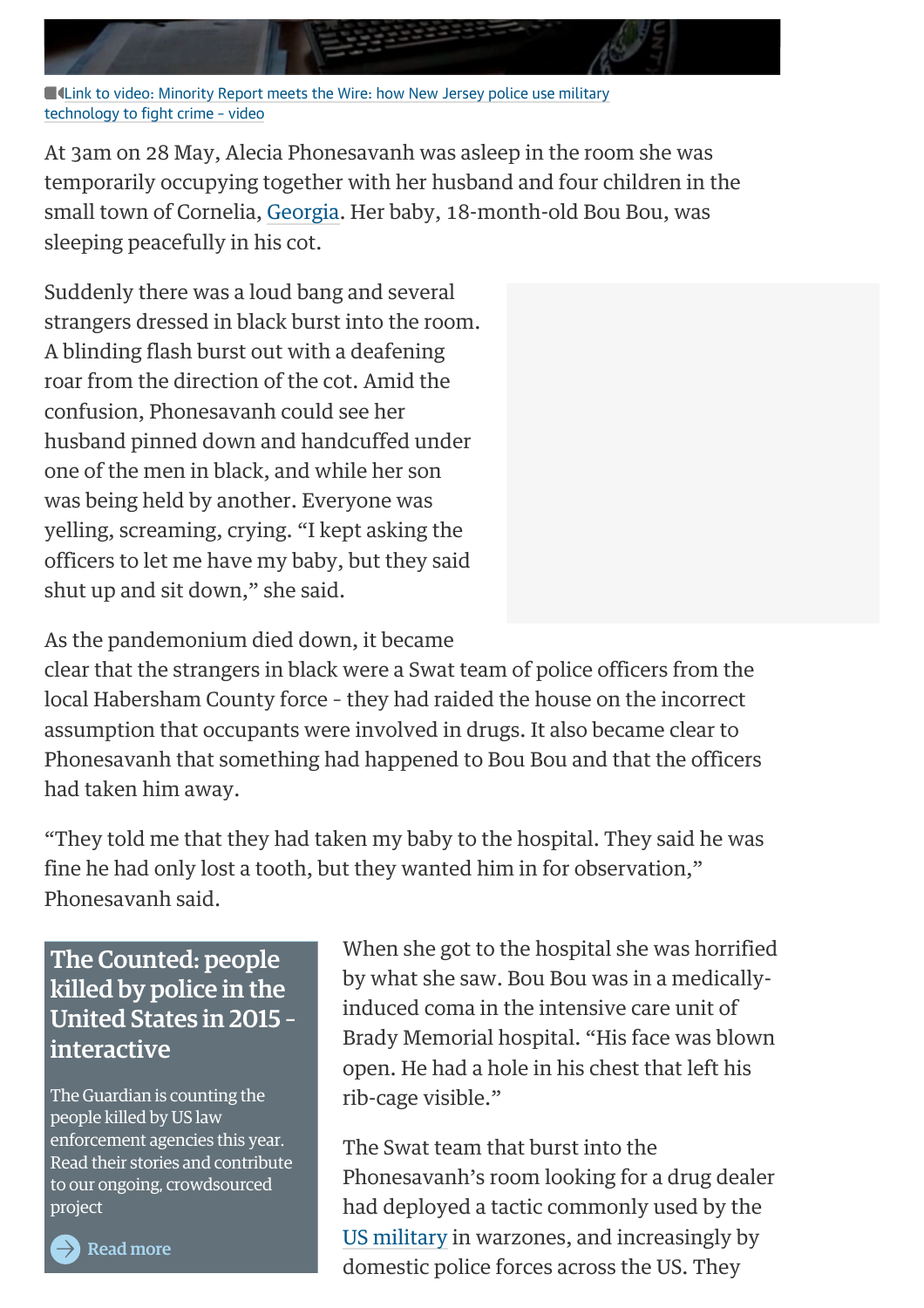threw an explosive device called a flashbang that is designed to distract and temporarily blind suspects to allow officers to overpower and detain them. The device had landed in Bou Bou's cot and detonated in the baby's face.

"My son is clinging to life. He's hurting and there's nothing I can do to help him," Phonesavanh said. "It breaks you, it breaks your spirit."

Bou Bou is not alone. A growing number of innocent people, many of them children and a high proportion African American, are becoming caught up in violent law enforcement raids that are part of an ongoing trend in America towards paramilitary policing.

The American Civil Liberties Union has released the results of its new survey into the use of Swat teams by police forces across the country. It concludes that policing has become dangerously and unnecessarily militarized, literally so with equipment and strategies being imported directly from the US army.

The findings set up a striking and troubling paradox. The Obama [administration is completing its withdrawal from Afghanistan, an](http://www.theguardian.com/us-news/obama-administration)d the US is on the verge of being free from war for the first time in more than a decade; yet at the same time the hardware and tactics of the war zone are quietly proliferating at home.

The ACLU's report, [War Comes Home,](http://www.aclu.org/militarization) looks at 818 Swat incidents that were carried out by more than 20 law enforcement agencies in 11 states. The raids spanned the period from July 2010 to last October.



 Heavily militarised equipment, such as APCs and flashbang grenades, are increasingly entering police arsenals. Photograph: Marcus Donner/Reuters

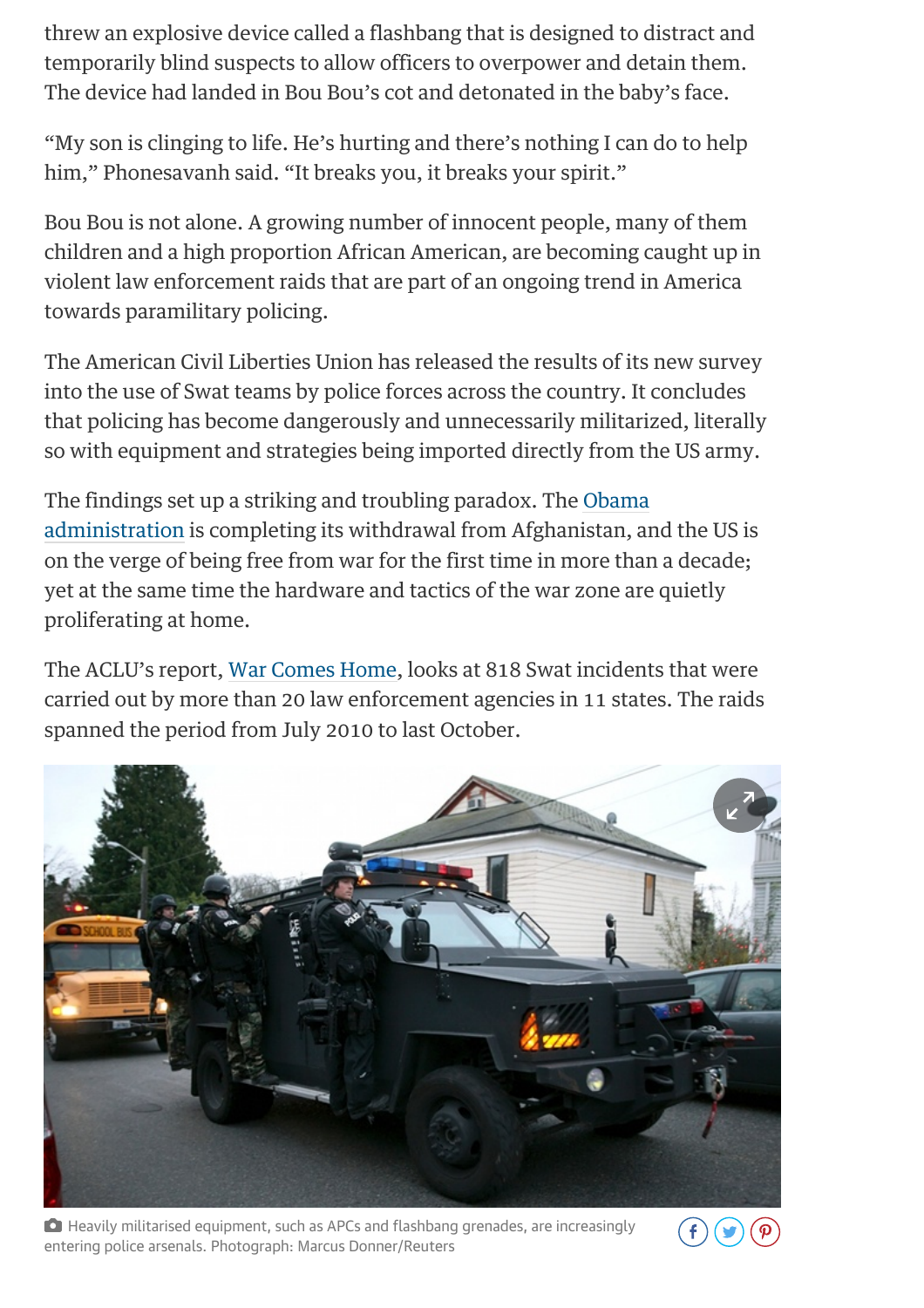At the very least, the ACLU finds, the growing use of battering rams to smash down doors is causing property damage to the homes that are raided. At worst, people are dying or being injured by police teams deploying the techniques of the battlefield.

The survey, which covered only a small snapshot of what is going on around the country each year, found seven cases where civilians died in connection with the deployment of the Swat teams, two of which appeared to be suicides. A further 46 civilians were injured, often due to use of force by officers.

The victims include Aiyana Stanley-Jones, seven, who was killed in 2010 when a Swat team threw a flashbang grenade like the one that injured Bou Bou into the room where she was sleeping. The device set fire to Aiyana's blanket and when officers burst into the room they shot at the flames and hit her.

Then there was Tarika Wilson who was shot dead by Swat officers as she was holding her 14-month-old son in Lima, Ohio; the baby was injured but survived. And Eurie Stamp, a grandfather of 12, who was sitting watching baseball on TV in his pajamas in Farmington, Massachusetts, in January 2011 when a Swat team battered down his door, threw a flashbang device into the room and forced him to lie facedown on the floor. One of the officers' guns discharged and killed Stamp, who was not the man they had come to apprehend, as he lay there.

Also in 2011, Jose Guerena, a veteran of the Iraq war, was shot 22 times in his kitchen at home in Tucson, Arizona, by officers in a Swat team that was searching the neighbourhood for drugs. Nothing was found in the Guerena home.

Swat teams were a late 1960s invention that emerged out of the Los Angeles police department. Initially, they were designed to help officers react to perilous situations such as riots, hostage taking and where an active shooter was barricaded into a house.

But they have developed into something entirely different. The ACLU survey found that 62% of Swat team call-outs were for drug searches. Some 79% involved raids on private homes, and a similar proportion were done on the back of warrants authorizing searches. By contrast, only about 7% fell into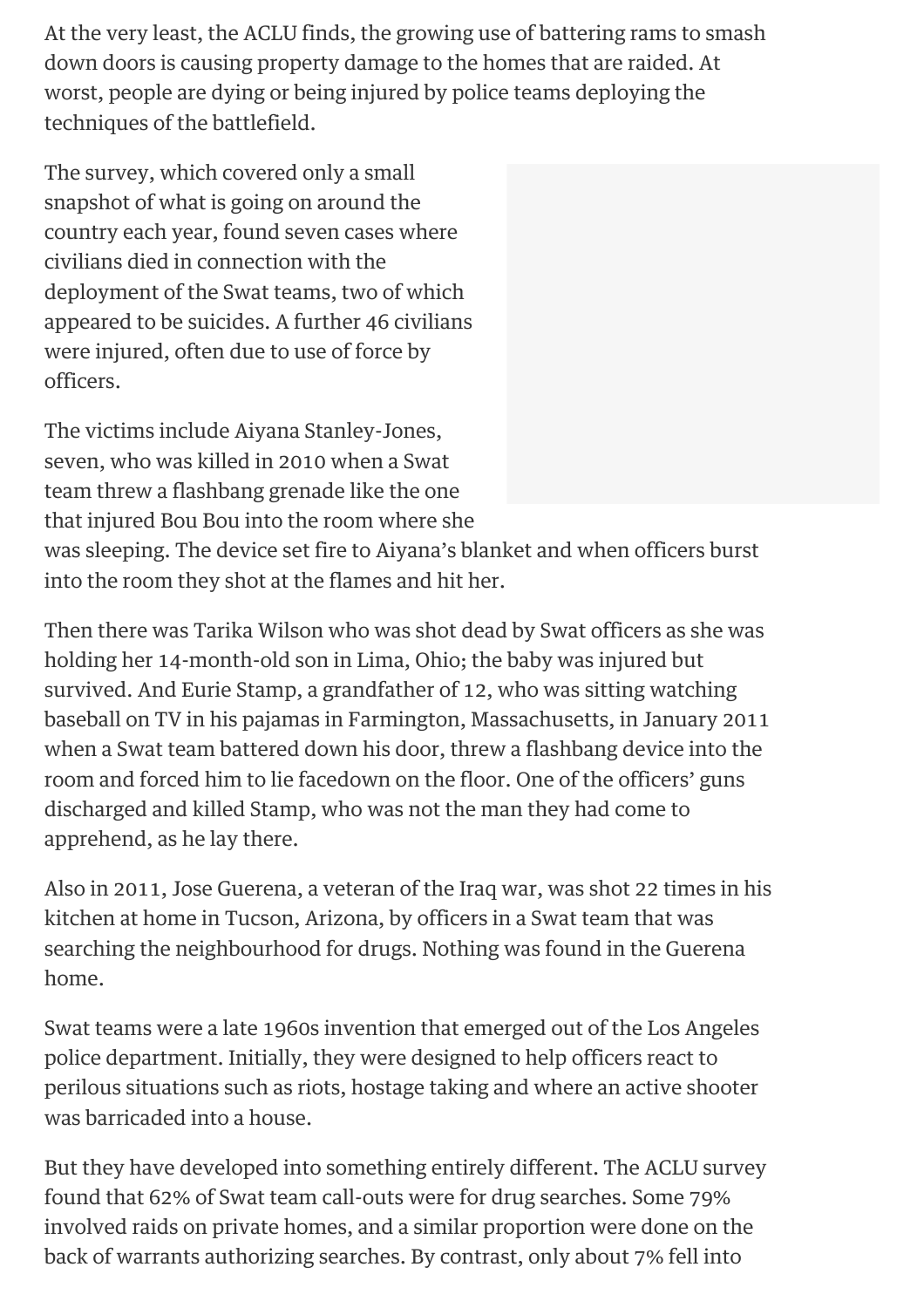those categories for which the technique was originally intended, such as hostage situations or barricades.



 The ACLU found that 79% of Swat team raids were on private homes, and only 7% were meant for intended for missions in line with Swat teams' original purposes. Photograph: Mario Tama/Getty Images

"Law enforcement agencies are increasingly using paramilitary squads to search people's homes for drugs," the ACLU writes. It adds: "Neighbourhoods are not war zones and our police officers should not be treating us like wartime enemies."

Research by Peter Kraska, a professor at Kentucky University, has tracked the [exponential growth in the use of paramilitary tactics](http://policing.oxfordjournals.org/content/1/4/501.short) in the US. In the 1980s there were as few as 3,000 Swat raids a year, but by around 2005 that number had leapt to 45,000.

Such a rapid proliferation has been actively encouraged by the federal government, particularly by the Department of Homeland Security after 9/11, and by the Defense Department. The Pentagon channels military equipment used in Iraq and Afghanistan to domestic police forces under its 1033 programme, which the ACLU found had transmitted 15,000 items of battle uniforms and personal protective gear during the survey period.

The amount of equipment handed over can be substantial. North Little Rock police force in Arkansas, for instance, was granted 34 automatic and semi-automatic rifles, two MARCbot robots from Afghanistan that can be weaponised, helmets for ground troops and a